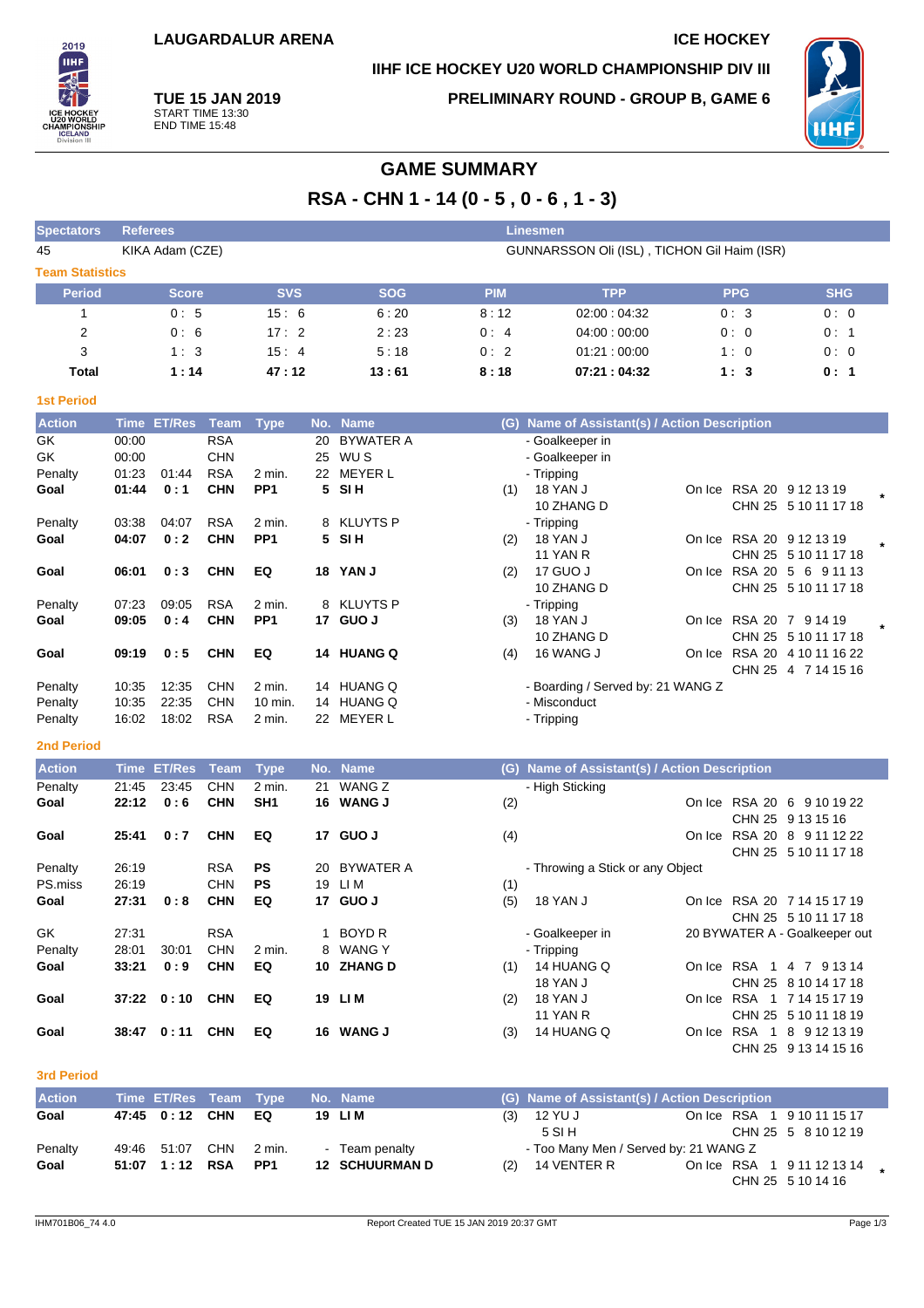# **LAUGARDALUR ARENA ICE HOCKEY**

START TIME 13:30 END TIME 15:48

**IIHF ICE HOCKEY U20 WORLD CHAMPIONSHIP DIV III**

**IIHF TUE 15 JAN 2019**

2019

## **PRELIMINARY ROUND - GROUP B, GAME 6**



| <b>Action</b> |                | Time ET/Res Team Type |                          |    | No. Name   |     | (G) Name of Assistant(s) / Action Description |                                                       |  |  |
|---------------|----------------|-----------------------|--------------------------|----|------------|-----|-----------------------------------------------|-------------------------------------------------------|--|--|
| Goal          |                | 54:15 1:13 CHN        |                          | EQ | 14 HUANG Q | (5) | 16 WANG J                                     | On Ice RSA 1 5 6 10 11 15<br>CHN 25 5 10 14 15 16     |  |  |
| Goal          |                | 59:14 1:14 CHN        |                          | EQ | 13 YANG J  | (1) | 18 YAN J                                      | On Ice RSA 1 5 6 11 13 15<br>CHN 25 9 11 13 17 18     |  |  |
| GK<br>GK      | 60:00<br>60:00 |                       | <b>RSA</b><br><b>CHN</b> |    |            |     |                                               | 1 BOYD R - Goalkeeper out<br>25 WU S - Goalkeeper out |  |  |

#### **Goalkeeper Records**

#### **Team : RSA - South Africa Team : CHN - China**

| No. Name            | <b>SOG</b> | <b>SVS</b> | <b>MIP</b> | No. Name        | SOG - | <b>SVS</b> | <b>MIP</b> |
|---------------------|------------|------------|------------|-----------------|-------|------------|------------|
| <b>BOYD Ryan</b>    | 35         | 29         | 32:29      | 25 WU Siming    |       |            | 60:00      |
| 20 BYWATER Alistair | 26         | 18         | 27:31      | 20 ZHANG Yuhang |       |            |            |

#### **Game Statistics**

| Team : RSA (white) |                               |          |          |              |            |                |                |          |       |   |                      |   |    |           |       |
|--------------------|-------------------------------|----------|----------|--------------|------------|----------------|----------------|----------|-------|---|----------------------|---|----|-----------|-------|
|                    | Head Coach: GIOT Marc         |          |          |              |            |                |                |          |       |   | <b>Shots on Goal</b> |   |    |           |       |
| No. Pos.           | <b>Name</b>                   | G        | A        | P            | <b>PIM</b> | $FO+$          | FO-            | $FO+/-$  | FO%   |   | $\overline{2}$       | 3 | OT | <b>TS</b> | $+/-$ |
| 8 F                | <b>KLUYTS Paulus</b>          | 0        | $\Omega$ | $\Omega$     | 4          | 0              | 0              | 0        | 0.00  | 0 | $\Omega$             | 0 |    | 0         | $-2$  |
| 12 F               | <b>SCHUURMAN Delano</b>       |          | 0        |              | 0          |                | $\overline{2}$ | $-1$     | 33.33 |   |                      |   |    | 3         | $-2$  |
| 13 F               | VIVIER Luke +A                | 0        | 0        | 0            | 0          | 11             | 17             | -6       | 39.29 | 0 | 0                    | 0 |    | 0         | $-4$  |
| D<br>18            | <b>CERFF Matthew</b>          | 0        | $\Omega$ | $\Omega$     | 0          | 0              | 0              | 0        | 0.00  | 0 | 0                    | 0 |    | 0         | 0     |
| 19 D               | PHAKATHI Dion +A              | $\Omega$ | 0        | $\mathbf 0$  | 0          | 0              | 0              | $\Omega$ | 0.00  | 0 | 0                    | 0 |    | 0         | $-4$  |
| 9 D                | VENTER John +C                | 0        | 0        | 0            | 0          | 0              | 0              | 0        | 0.00  | 1 | 0                    | 0 |    |           | -6    |
| 10 D               | DELPORT Brandon               | 0        | 0        | 0            | 0          |                | 6              | -5       | 14.29 | 0 | 0                    |   |    |           | $-4$  |
| D<br>11            | VENTER Kaige (BP)             | $\Omega$ | $\Omega$ | $\Omega$     | 0          | 0              | 0              | 0        | 0.00  |   | $\Omega$             |   |    | 2         | -6    |
| $\mathsf{F}$<br>16 | <b>VENTER Tristan</b>         | 0        | $\Omega$ | 0            | $\Omega$   | 0              | $\Omega$       | $\Omega$ | 0.00  | 0 |                      | 0 |    |           | $-1$  |
| 22 F               | <b>MEYER Luca</b>             | $\Omega$ | 0        | $\mathbf 0$  | 4          | $\overline{7}$ | 15             | -8       | 31.82 | 0 | 0                    |   |    |           | $-3$  |
| 4 D                | van der MERWE Johan           | 0        | 0        | 0            | 0          | 0              | 0              | 0        | 0.00  | 0 | 0                    | 0 |    | 0         | $-2$  |
| 7 F                | <b>KRUGER Casper</b>          | 0        | 0        | $\Omega$     | 0          | 0              |                | $-1$     | 0.00  | 1 | 0                    |   |    | 2         | $-3$  |
| 14 F               | <b>VENTER Reinhard</b>        | 0        |          |              | 0          | 0              | 0              | $\Omega$ | 0.00  | 0 | 0                    | 0 |    | 0         | $-3$  |
| 15 F               | <b>LAMPRECHT Hendrik</b>      | 0        | 0        | 0            | 0          | 0              | 0              | 0        | 0.00  | 1 | 0                    | 0 |    |           | $-5$  |
| 17 F               | <b>JOHNSON Sky</b>            | 0        | 0        | $\mathbf 0$  | 0          | 5              | 13             | -8       | 27.78 | 0 | 0                    | 0 |    | 0         | $-3$  |
| 5 F                | <b>KOEKEMOER-BROWN Justin</b> | 0        | 0        | 0            | 0          | 0              | 0              | 0        | 0.00  |   | 0                    | 0 |    |           | $-3$  |
| F<br>6             | <b>DURANT Jethro</b>          | 0        | 0        | $\Omega$     | 0          | 0              | 0              | $\Omega$ | 0.00  | 0 | 0                    | 0 |    | 0         | $-4$  |
| 1 GK               | <b>BOYD Ryan</b>              | 0        | 0        | 0            | 0          |                |                |          |       |   | 0                    | 0 |    | 0         |       |
| 20 GK              | <b>BYWATER Alistair</b>       | 0        | $\Omega$ | 0            | 0          |                |                |          |       |   | $\Omega$             | 0 |    | 0         |       |
| Total              |                               |          |          | $\mathbf{2}$ | 8          | 25             | 54             | $-29$    | 31.65 | 6 | $\mathbf{2}$         | 5 |    | 13        |       |

|          | Head Coach: KOELLIKER Jakob |    |                |                |                |                |             |             |        |   | <b>Shots on Goal</b> |                |                |             |             |
|----------|-----------------------------|----|----------------|----------------|----------------|----------------|-------------|-------------|--------|---|----------------------|----------------|----------------|-------------|-------------|
| No. Pos. | <b>Name</b>                 | G. | A              | P              | <b>PIM</b>     | $FO+$          | FO-         | $FO+/-$     | FO%    |   | $\overline{2}$       | 3              | $\overline{O}$ | <b>TS</b>   | $+/-$       |
| 5 D      | SI Hanwen +C (BP)           | 2  |                | 3              | 0              | 0              | 0           | 0           | 0.00   | 3 | 0                    | 0              |                | 3           | $+6$        |
| 10 D     | <b>ZHANG Dehan</b>          |    | 3              | 4              | 0              | 0              | 0           | 0           | 0.00   | 0 |                      |                |                | 2           | $+7$        |
| D<br>11  | YAN Ruinan                  | 0  | $\overline{2}$ | $\overline{2}$ | 0              | 15             | 10          | 5           | 60.00  | 1 |                      | 0              |                | 2           | $+5$        |
| F<br>17  | GUO Jianing                 | 3  |                | 4              | 0              | 2              |             |             | 66.67  | 6 | 3                    |                |                | 10          | $+5$        |
| 18 F     | YAN Juncheng +A             |    |                | 8              | 0              | $\overline{ }$ | $\mathbf 0$ | 1           | 100.00 | 1 | 0                    | $\overline{2}$ |                | 3           | $+6$        |
| 7 D      | CHANG Jiuyuan               | 0  | 0              | 0              | 0              | 0              | $\mathbf 0$ | $\mathbf 0$ | 0.00   | 1 | 3                    | 0              |                | 4           | $+1$        |
| 8 F      | <b>WANG Yulong</b>          | 0  | $\mathbf 0$    | $\mathbf 0$    | 2              | 0              | $\mathbf 0$ | 0           | 0.00   | 0 | 4                    |                |                | 5           | $+2$        |
| 9 D      | FU Erkang                   | 0  | 0              | 0              | 0              | 0              | $\mathbf 0$ | 0           | 0.00   | 0 | 0                    | 0              |                | 0           | $+3$        |
| 14 F     | HUANG Qianyi +A             | 2  | 2              | 4              | 12             | 11             | 4           | 7           | 73.33  | 3 | 1                    | 4              |                | 8           | $+4$        |
| 21 F     | <b>WANG Zigiao</b>          | 0  | 0              | 0              | $\overline{2}$ | $\overline{2}$ |             | 1           | 66.67  | 0 | $\mathbf 0$          | 0              |                | 0           | 0           |
| 6 D      | JIN Zhiao                   | 0  | 0              | 0              | 0              | 0              | 0           | 0           | 0.00   | 1 | 0                    | 2              |                | 3           | 0           |
| 13 D     | YANG Jiayi                  |    | 0              |                | 0              | 0              | $\mathbf 0$ | 0           | 0.00   | 0 | $\mathbf 0$          |                |                |             | $+3$        |
| 15 F     | CHU Songze                  | 0  | 0              | 0              | 0              | 0              | $\mathbf 0$ | 0           | 0.00   | 0 |                      | $\overline{2}$ |                | 3           | $+4$        |
| 19 F     | LI Mingjue                  | 2  | 0              | 2              | 0              | 20             | 6           | 14          | 76.92  | 2 | 4                    | 2              |                | 8           | $+2$        |
| 22 F     | <b>ZHANG Haoran</b>         | 0  | 0              | 0              | 0              | $\mathbf 0$    | $\mathbf 0$ | 0           | 0.00   | 0 | 0                    | 0              |                | $\mathbf 0$ | $\mathbf 0$ |
| 4 D      | <b>ZONG Hanming</b>         | 0  | 0              | 0              | 0              | 0              | 0           | 0           | 0.00   | 0 | 3                    | 0              |                | 3           | $+1$        |
| 12 F     | YU Jilong                   | 0  |                |                | 0              | 0              | 0           | 0           | 0.00   | 1 | 0                    |                |                | 2           | $+1$        |
| 16 F     | <b>WANG Jing</b>            | 2  | 2              | 4              | 0              | 3              | 3           | 0           | 50.00  |   | 2                    |                |                | 4           | $+4$        |

**Team : CHN (black)**